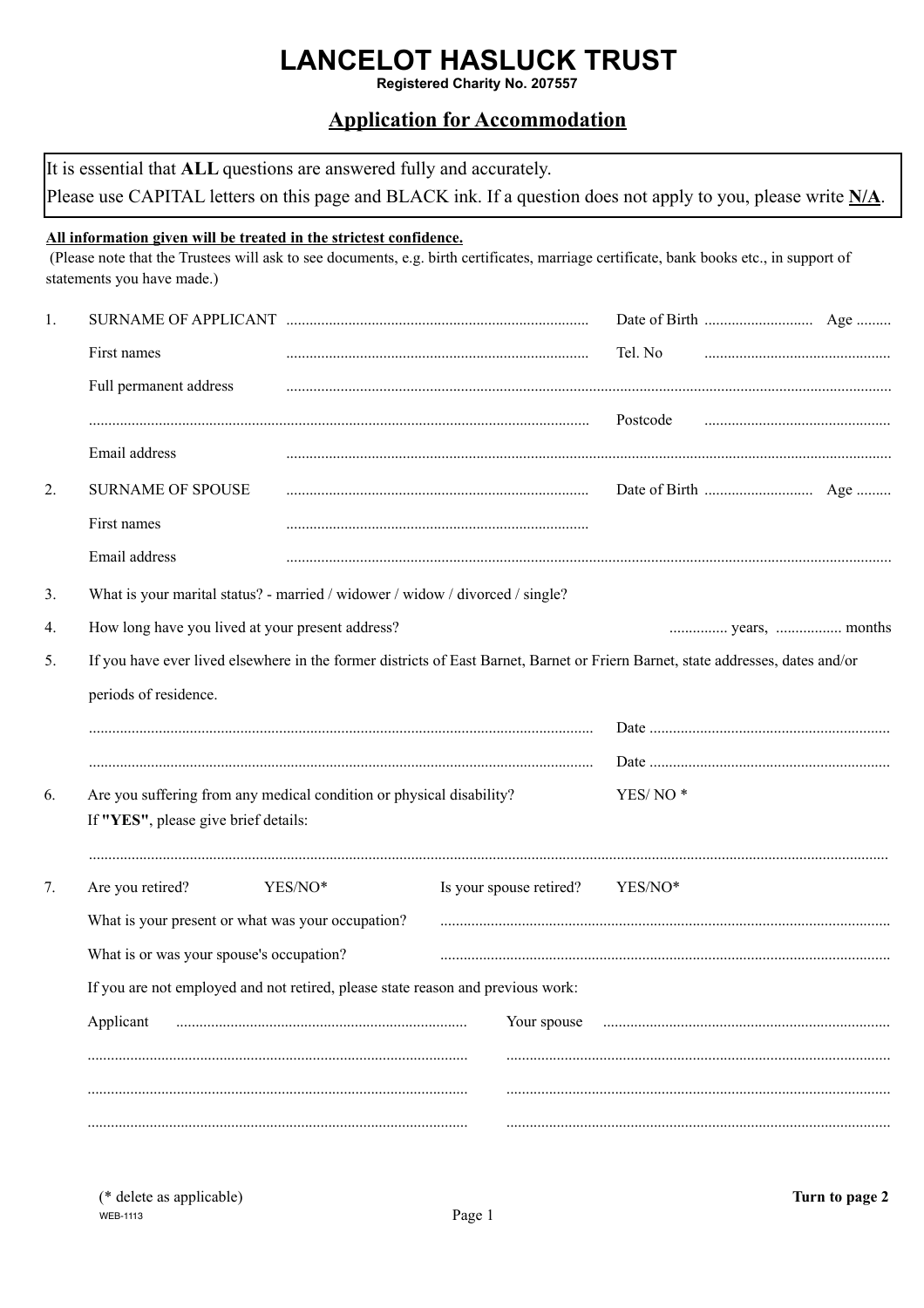### 8. **YOUR PRESENT ACCOMMODATION**

| (a) | Do you OWN or hold ON MORTGAGE the property in which you live?                                                                                                                                                                       |                                                   |  | YES / NO*      |  |
|-----|--------------------------------------------------------------------------------------------------------------------------------------------------------------------------------------------------------------------------------------|---------------------------------------------------|--|----------------|--|
|     | If "YES", what type of property is it?                                                                                                                                                                                               |                                                   |  |                |  |
|     | What is its approximate market value?                                                                                                                                                                                                |                                                   |  |                |  |
|     | Please give details of any mortgage:                                                                                                                                                                                                 | Amount borrowed:                                  |  |                |  |
|     |                                                                                                                                                                                                                                      | Amount still owed:                                |  |                |  |
|     | What was the total amount of Council Tax paid for the last financial year?                                                                                                                                                           |                                                   |  |                |  |
|     | How many people over the age of 18 (including yourselves) live in the property?                                                                                                                                                      |                                                   |  |                |  |
|     | Do you take in lodgers, boarders or tenants?                                                                                                                                                                                         |                                                   |  | YES / NO*      |  |
|     | Does any other person share the ownership and in what proportion?                                                                                                                                                                    |                                                   |  |                |  |
|     |                                                                                                                                                                                                                                      |                                                   |  |                |  |
| (b) | Do you RENT the property in which you live?                                                                                                                                                                                          |                                                   |  | YES / NO*      |  |
|     | What accommodation do you have? e.g. house, flat, 2 rooms etc.                                                                                                                                                                       |                                                   |  |                |  |
|     | Is the accommodation provided by a Charity, Housing Association or similar organisation?                                                                                                                                             |                                                   |  | YES /NO*       |  |
|     |                                                                                                                                                                                                                                      |                                                   |  | YES/NO*        |  |
|     | Please CIRCLE any of the following included in the rent:-                                                                                                                                                                            | Gas / Electricity / Heating / Water / Council Tax |  |                |  |
|     | Do any other persons share the accommodation?                                                                                                                                                                                        | $YES / NO*$                                       |  |                |  |
|     |                                                                                                                                                                                                                                      |                                                   |  |                |  |
| (c) | Do you LIVE and/or BOARD WITH RELATIVES OR FRIENDS?                                                                                                                                                                                  |                                                   |  | $YES/NO*$      |  |
|     | If "YES", what accommodation is exclusively for your use?                                                                                                                                                                            |                                                   |  |                |  |
|     |                                                                                                                                                                                                                                      |                                                   |  |                |  |
|     | What relationship are your hosts to you? <b>Material Contract and Separate State and Separate State and Separate State and Separate State and Separate State and Separate State and Separate State and Separate State and Separa</b> |                                                   |  |                |  |
| (d) | Do you OWN, HOLD ON MORTGAGE OR HAVE A SHARE in                                                                                                                                                                                      |                                                   |  |                |  |
|     | any other houses, land or property?                                                                                                                                                                                                  |                                                   |  | $YES/NO*$      |  |
|     | If "YES", what sort of property and where?                                                                                                                                                                                           |                                                   |  |                |  |
|     | What is the approximate market value of this property in total?                                                                                                                                                                      |                                                   |  |                |  |
|     | Please give details of any mortgage                                                                                                                                                                                                  | Amount borrowed:                                  |  |                |  |
|     |                                                                                                                                                                                                                                      | Amount still owed:                                |  |                |  |
|     | If shared, what relationship to you are the other owners?                                                                                                                                                                            |                                                   |  |                |  |
|     | What proportion do you own? e.g. 50%, 30% etc                                                                                                                                                                                        |                                                   |  |                |  |
|     | Who lives in the property? e.g. Son, a tenant                                                                                                                                                                                        |                                                   |  |                |  |
|     | (* delete as applicable)                                                                                                                                                                                                             |                                                   |  | Turn to page 3 |  |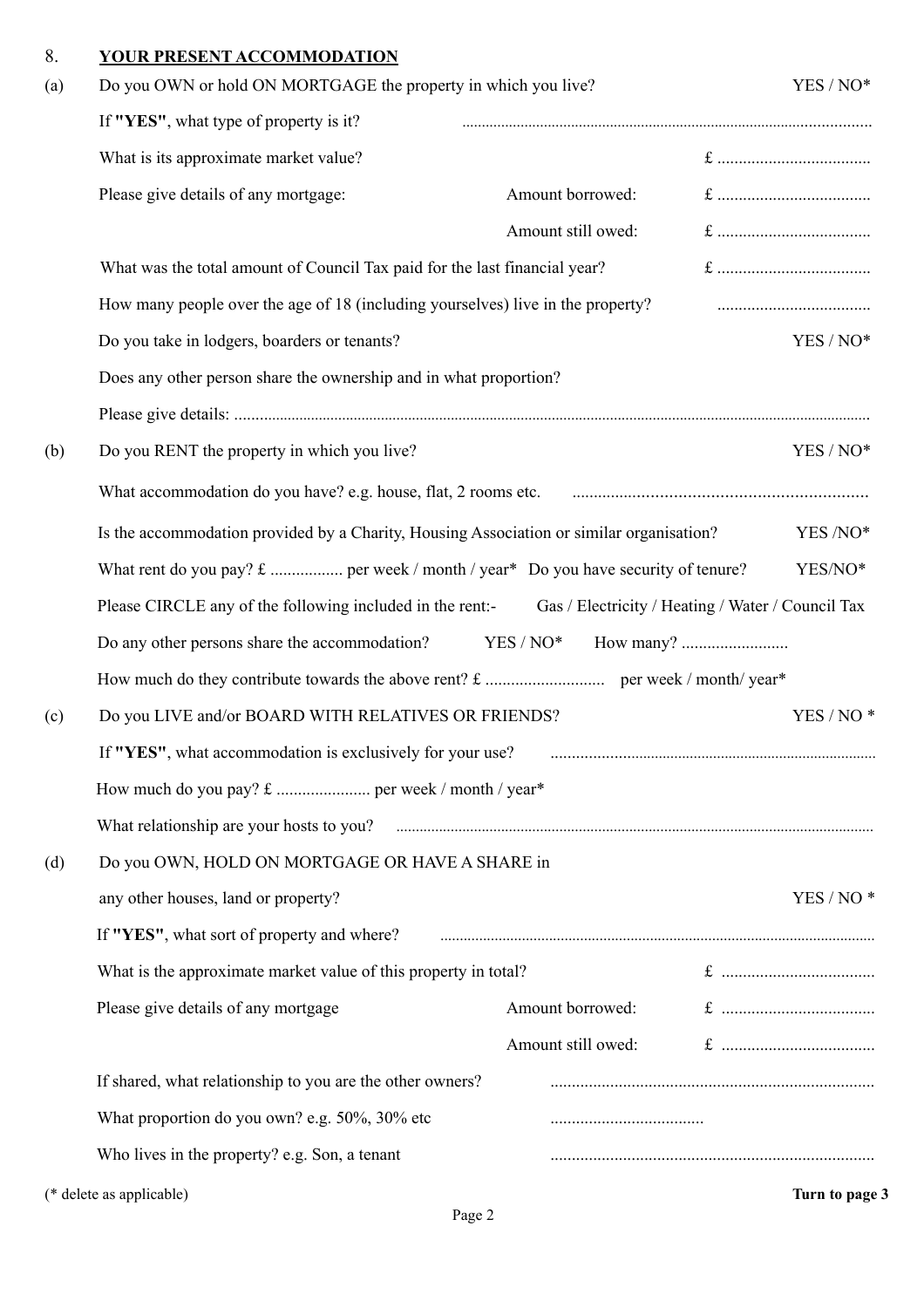9. **YOUR FINANCES** (The Trustees will ask for photocopies of current pages of passbooks, statements, pay slips, benefits vouchers and similar documents to substantiate the figures you have given.)

|     |                                                                                                                                                                                                                                            |                                                                    | Applicant                | Spouse    |
|-----|--------------------------------------------------------------------------------------------------------------------------------------------------------------------------------------------------------------------------------------------|--------------------------------------------------------------------|--------------------------|-----------|
| (a) | How much do you earn?                                                                                                                                                                                                                      |                                                                    |                          |           |
| (b) |                                                                                                                                                                                                                                            | How much do you receive from tenants/lodgers within your own home? |                          |           |
|     |                                                                                                                                                                                                                                            | How much do you receive from lettings of property?                 |                          |           |
| (c) |                                                                                                                                                                                                                                            | How much do you receive from the following sources:                |                          |           |
|     |                                                                                                                                                                                                                                            | Occupational Pension from previous employer                        |                          |           |
|     |                                                                                                                                                                                                                                            | State Retirement Pension/Widow's Benefit                           |                          |           |
|     | Housing Benefit                                                                                                                                                                                                                            |                                                                    |                          |           |
|     | Income Support                                                                                                                                                                                                                             |                                                                    |                          |           |
|     |                                                                                                                                                                                                                                            | Sickness/Disability Benefit                                        |                          |           |
|     |                                                                                                                                                                                                                                            | Other Charity and Benefit Sources (names)                          |                          |           |
|     |                                                                                                                                                                                                                                            |                                                                    |                          |           |
|     |                                                                                                                                                                                                                                            |                                                                    |                          |           |
|     | and interest received.<br><b>Sum Invested</b>                                                                                                                                                                                              | <b>Where Invested</b>                                              | <b>Interest Received</b> |           |
| (e) | What is the <b>total income per year</b> from all your investments?<br>Have either you or your spouse disposed of any capital sums over $£3,000$<br>or of any capital assets during the last five years?<br>If "YES", please give details: |                                                                    |                          | $YES/NO*$ |
| 10. | <b>NAME OF DOCTOR</b>                                                                                                                                                                                                                      |                                                                    |                          |           |
|     | Tel. No                                                                                                                                                                                                                                    |                                                                    |                          |           |
|     | Address                                                                                                                                                                                                                                    |                                                                    |                          |           |
|     |                                                                                                                                                                                                                                            |                                                                    |                          |           |
|     |                                                                                                                                                                                                                                            |                                                                    |                          |           |
|     | Postcode                                                                                                                                                                                                                                   |                                                                    |                          |           |

(\* delete as applicable) **Turn to page 4**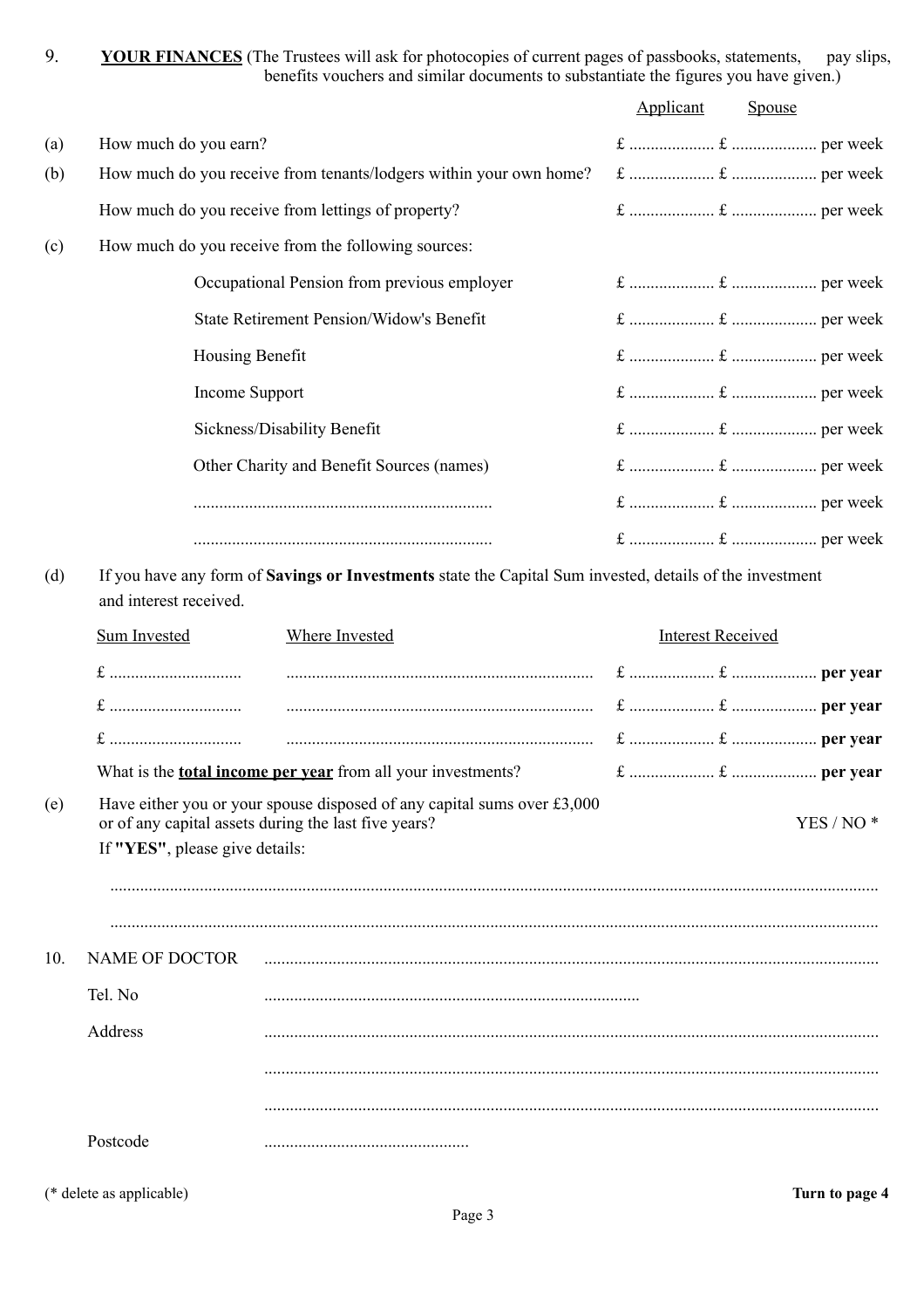#### 11. NAME OF NEXT OF KIN OR OTHER PERSON WITH AUTHORITY TO ACT FOR YOU WHO MAY BE CONTACTED IN AN EMERGENCY

| Relationship to you: |  |
|----------------------|--|
|                      |  |
|                      |  |

- 12. If you own a motor vehicle, please give full details ........................................................................................................
- 13. Your attention is particularly drawn to the Regulations which apply to the Estates of this Charity, a copy of which will be provided before any interview which may be arranged with you. Before an offer of accommodation may be made, an undertaking to abide by these Regulations must be signed. Dogs and cats cannot be allowed on the Almshouse Estate. Parking on the estate is limited and by permit only.
- 14. Please give the names and full addresses of TWO persons to whom the Trustees will write for a reference.

| Email address: |  |
|----------------|--|

15. If there is any further information which you would like the Trustees to take into account while considering your application please give it briefly below.

**DATA PROTECTION ACTS** It is a Charity Commission requirement to investigate the personal circumstances of applicants for almshouses. The personal data supplied on this form, and other information relating to an almshouse appointment or your care management, will be held on file. Some details may be checked with relevant organisations but none will be disclosed for any inappropriate purpose. You may have access to your personal information on request.

I hereby certify that the information I have given is correct to the best of my knowledge and belief. I understand that if I knowingly give incorrect information or withhold information, it could result in the invalidation of any offer or appointment made to me by the Trustees.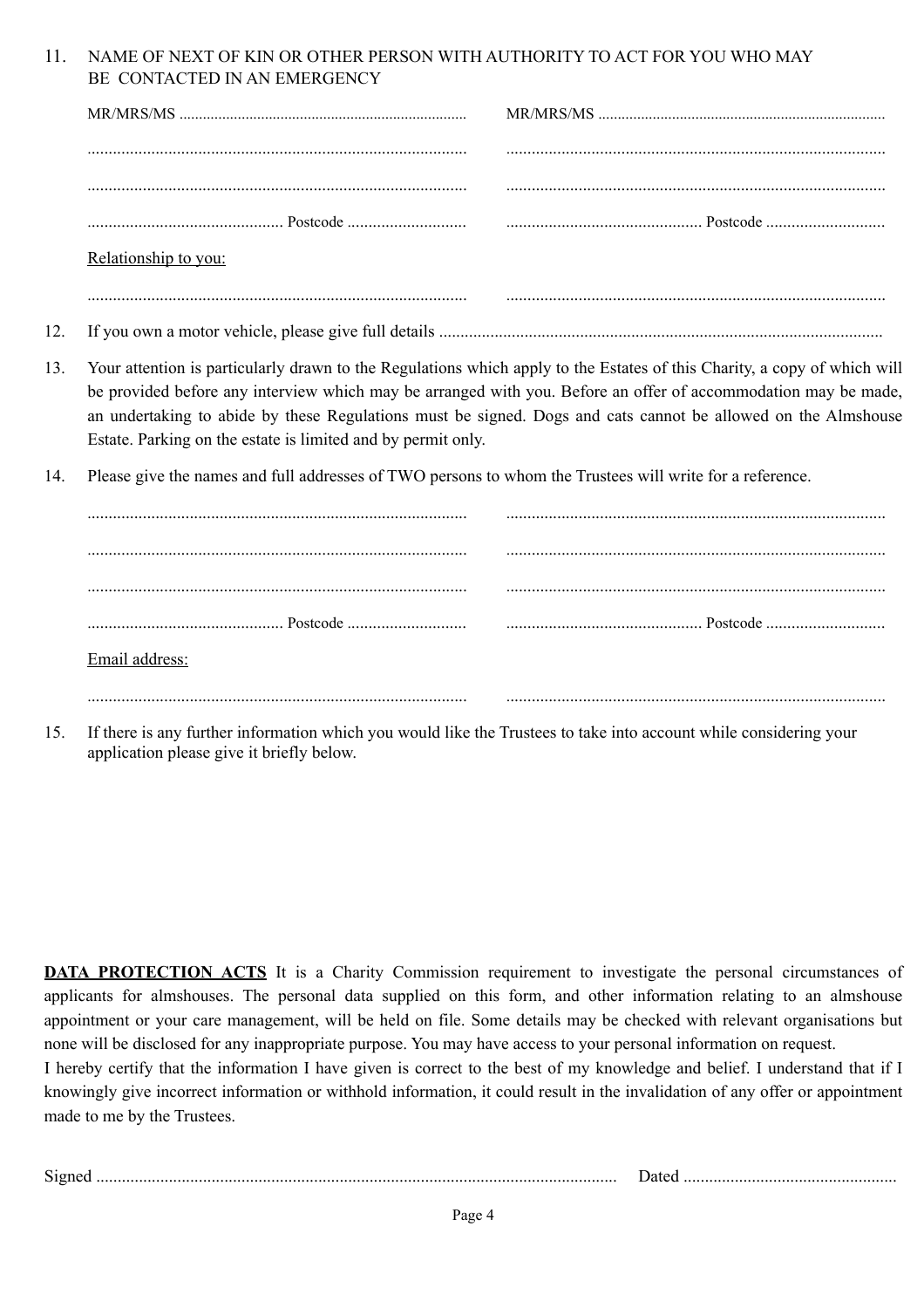## **Rules and Regulations relating to occupancy of properties of the Hasluck Trust**

#### **The Site Manager**

The Site Manager is appointed to ensure the general well-being and care of the Estate and the occupants of the dwellings.

Problems and enquiries should first be channelled through her and not addressed direct to the Clerk or the Trustees.

The Site Manager is appointed to make sure you are aware of the services within the community from which you can benefit and to arrange such contacts as are necessary with the appropriate services.

It should be noted that the Site Manager is not there to satisfy your everyday problems and difficulties nor to undertake a care and nursing service. This aspect must be the responsibility of your family or appropriate medical/community services.

#### **REGULATIONS FOR OCCUPATION OF TRUST PROPERTY**

No alterations, installations or adaptations, structural or otherwise, external or internal, are to be carried out without the written permission of the Clerk to the Trustees.

The Trustees do not normally pay for routine internal decoration but they do wish to encourage occupants to carry out improvements and decorations themselves. They are therefore happy to receive such requests. Provided that these do not detract from the general good, permission will not be unreasonably withheld.

No sheds or other outbuildings are to be erected and no boundary fences altered in any way without the written permission of the Clerk to the Trustees.

No bungalow or flat shall be left unoccupied for any period of 14 days at any one time or for more than a total of 28 days in any one year without the written permission of the Clerk to the Trustees.

The Site Manager must be informed before a bungalow or flat is left unoccupied for all shorter overnight periods, even if this is for one night only.

When a dwelling is to be left unoccupied, provision for the safety of heating systems, water, gas and electricity supplies must be made. The Site Manager must be consulted.

Occupancy of a Trust's property is a benefit granted exclusively to the resident concerned. No occupant therefore shall be permitted to let, sublet or part with possession of the accommodation allotted to him or her or, except with the special written permission of the Trustees, to allow any person to share the occupation of the same or any part thereof .